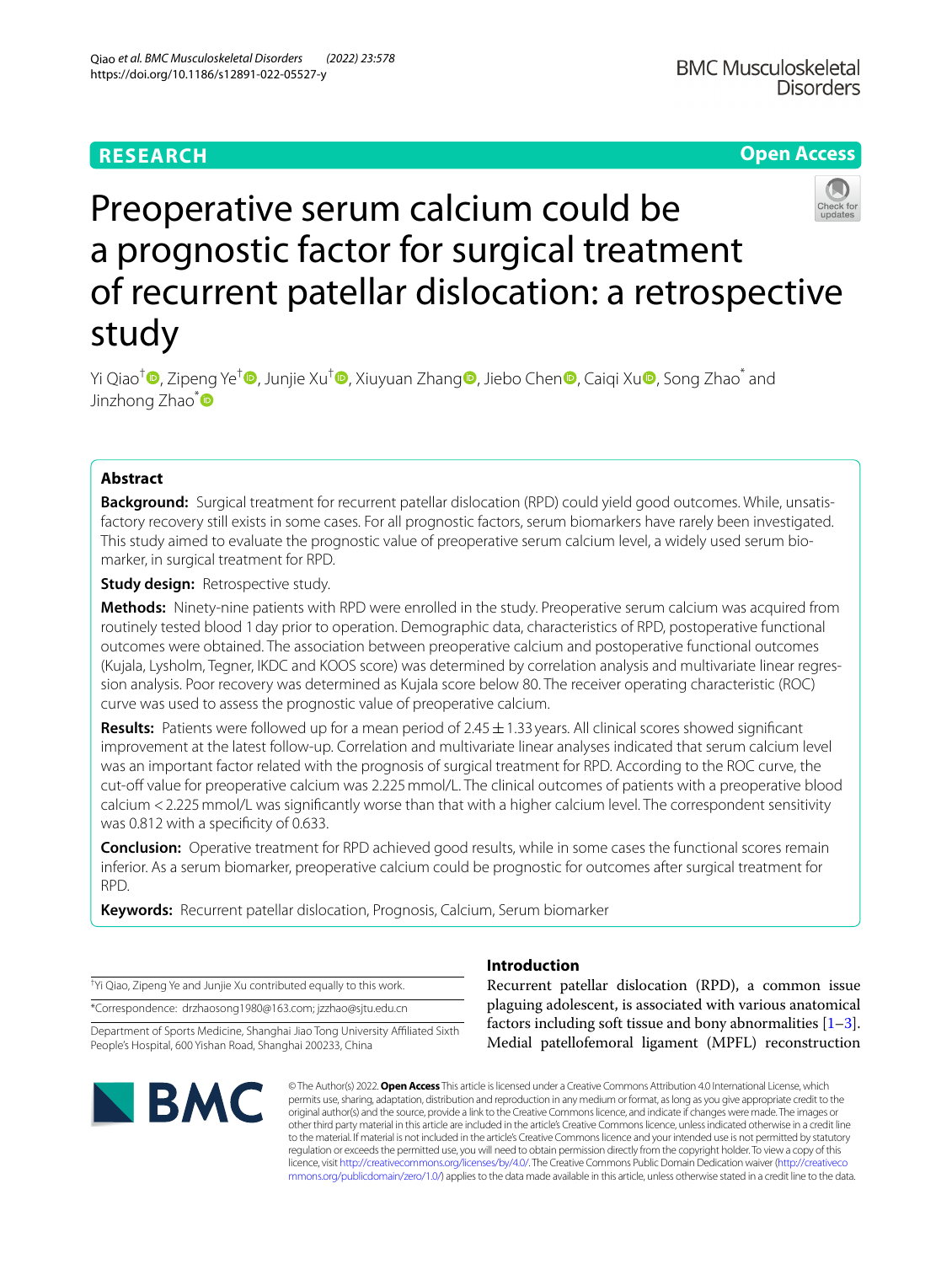combined with or without tibial tubercle (TT) transfer has been widely employed to treat recurrent patellar dislocation and usually yields favorable outcomes [\[4\]](#page-6-2). However, inferior postoperative outcomes are still presented in some cases and reoperation may be required [\[5](#page-6-3)].

Identification of prognostic factors may help classify patients for whom postoperative outcome is more likely to be inferior and pay special attention to improve these patients' recovery [\[6\]](#page-6-4). Numerous factors have been investigated for recurrent patellar dislocation, including age, sex, patella alta, trochlear dysplasia, J-sign and various surgical techniques [\[7,](#page-6-5) [8\]](#page-6-6). Multiple researchers have developed predictive models for recurrent instability by combining these individual factors in different ways  $[9, 10]$  $[9, 10]$  $[9, 10]$  $[9, 10]$ . To date, these models remain complex and require multiple imaging examinations, imposing a burden on patients' cost. Postoperative recovery is affected by metabolic processes associated with inflammation  $[11]$  $[11]$  $[11]$ , collagen or bone turnover [\[12\]](#page-6-10), which may have a role in predicting the prognosis. Biomarkers, as a manifestation of these metabolic processes, have a potential utility in developing early diagnoses and evaluating prognosis [[13\]](#page-7-0). Compared with other methods, biomarkers can be collected relatively easily form serum or urine and may be less costly. The identification of such biomarkers could better assist practitioners in assessing the prognosis of patients undergoing operation. As a widespread secondary messenger within multiple intracellular signaling pathways, calcium is involved in the bone turnover and a myriad of vital cellular activities including proliferation, motility and apoptosis, suggesting that calcium plays an important role in tissue regeneration and parenchymal function across the body [\[14](#page-7-1)]. In recent years, serum calcium level has been used to help determine the prognosis of cardiovascular event, cognitive decline and cancer [[15–](#page-7-2)[17](#page-7-3)].

Therefore, the aim of this study was to evaluate the association between preoperative serum calcium level and the clinical outcome after surgical treatment for recurrent patellar dislocation. Our assumption was that the serum calcium level could be a prognostic factor of recurrent patellar dislocation.

# **Methods**

## **Study design and participants**

This was a single-center, retrospective study. It was registered in the Chinese Clinical Trial Registry [\(ChiCTR2100](http://www.chictr.org.cn/index.aspx)  $052216$ ) in  $22/10/2021$ . The methods were performed in accordance with the relevant guidelines and regulations. We retrospectively studied the patients that were consecutively enrolled in the institutional database program of RPD from January 2017 to October 2020. The inclusion criteria were closed epiphysis, more than 2 episodes of dislocation or 1 episode of dislocation plus multiple episodes of instability (lateral excursion of the patella), and a tibial tubercle-trochlear groove (TT-TG) distance  $>15$  mm. The exclusion criteria were concomitant ligament injuries (except MPFL), previous knee surgeries, and femoral trochlear dysplasia requiring trochleoplasty.

#### **Surgical techniques and rehabilitation**

A single experienced surgeon (J.Z.) in our institution conducted the surgical procedures. The whole procedure was similar to that described by Zhao et al. [\[18](#page-7-4)]. MPFL was reconstructed with autogenous semitendinosus tendons and by tunnel technique. Lateral retinaculum release was performed by pulling the patella medially with the graft. The procedure of TT transfer is a modification of Fulkerson's osteotomy. The proximal part of the bone fragment was transferred anteromedially, with the distal tapering end left in place or, in some cases, rotated laterally along the osteotomy surface. The purpose was to mitigate the TT-TG distance to 5-10mm.

Partial to full weightbearing was allowed with a hinged brace locked in extension immediately after the operation. The brace was removed at 6 weeks after surgery. Progressive range of motion exercises were started on the frst day after surgery. Squats against the wall, stepup exercises and proprioception training were started at 6weeks postoperatively. Running and agility training was permitted 3months after the operation.

## **Clinical variables and outcome measurements**

Demographic data including sex, body mass index, age, and characteristics of patellar dislocation including patellar height, femoral trochlear dysplasia, lateral patellar tilt, sulcus angle, and TT-TG distance were recorded. Serum calcium level 1day before the operation was also recorded. Functional scores were obtained preoperatively and at the latest follow-up, including the Kujala score, Knee Injury and Osteoarthritis Outcome (KOOS) score, Tegner Score, International Knee Documentation Committee (IKDC) subjective score and Lysholm score. Poor recovery was defned as a Kujala score below 80 [\[5](#page-6-3)].

## **Statistical analysis**

Analyses of the data obtained in the study were performed with SPSS (26.0; IBM). The Student t test or Mann-Whitney U test was conducted to compare the postoperative outcomes according to the normality of the data. The chi-square test was used to compare nominal variables. Pearson or Spearman correlation analysis was performed to analyze the relationship between obtained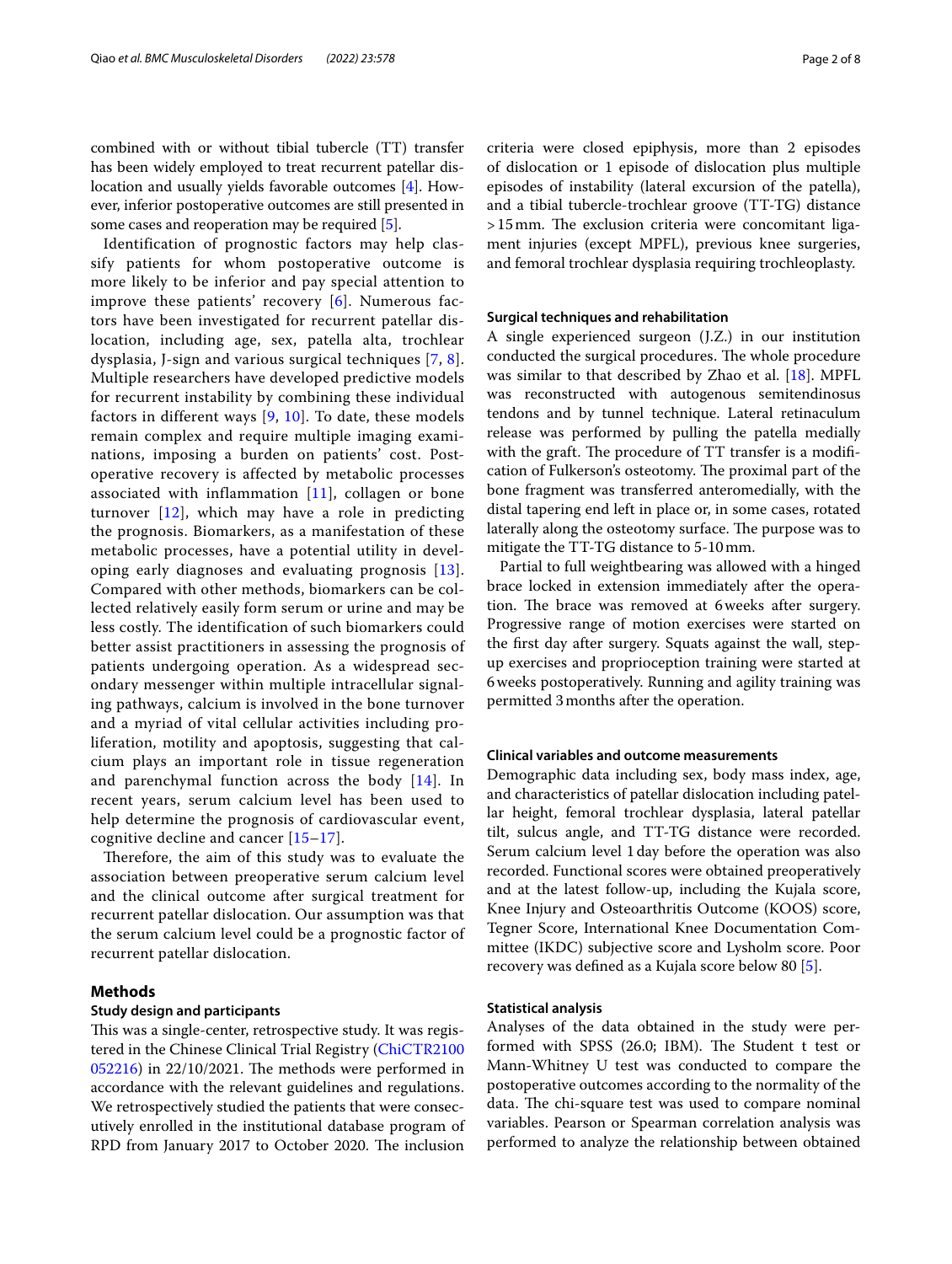variables and postoperative outcomes. Multivariate linear regression analysis was conducted when more than one factor showed a signifcant correlation with 1 postoperative outcome. The predictive threshold value was determined by ROC curve and Youden index. Statistical signifcance was set at 0.05.

Since there are no previous reports testing the diagnosis value of serum calcium for postoperative recovery of patellar dislocation, a sample size calculation was not available prior to the patient enrollment. A post hoc calculation was instead performed with PASS software (15.0) according to the sensitivity and specificity acquired. The type I error was set at 0.05 with a permissible error of 10% for sensitivity and specifcity.

#### **Results**

Ninety-nine patients were included in this study. The baseline demographic data of the patients are provided in Table [1](#page-2-0). No chronic effusion or other adverse events were reported after the surgery. All postoperative functional scores improved signifcantly compared with preoperative scores (Table [2](#page-2-1)).

The correlation between the serum calcium and postoperative results was analyzed (Table [3\)](#page-3-0). Preoperative calcium was signifcantly and positively associated with postoperative Kujala score  $(P=.001)$ , IKDC score (*P*<.001), KOOS pain score (*P*=.001), KOOS daily living activities score  $(P = .018)$ , KOOS sports and recreation  $(P = .001)$ , and KOOS knee-related quality of life  $(P = .035)$ . These correlations suggested that a higher calcium level was associated with a better postoperative recovery.

For other potentially critical factors, a correlation analysis was conducted (Table [4\)](#page-3-1). An older age was signifcantly related to worse postoperative outcomes: IKDC score (B = − 0.297; *P* = .003), Lysholm score (B = − 0.316; *P*=.001), Kujala score (B=−0.310; *P*=.002), KOOS pain score (B= $-0.385$ ; *P*=.001), KOOS daily living activities score ( $B = -0.309$ ;  $P = .002$ ), and KOOS sports score (B=−0.227; *P*=.024). Additionally, a greater Insall-Salvati ratio was associated with a worse KOOS symptom score  $(B=-0.231; P=.043)$  and KOOS knee-related quality of life (B=−0.247; *P*=.030). A greater sulcus angle was associated with a worse KOOS pain score (B=−0.225; *P*=.028).

To further identify whether calcium or age was independently associated with postoperative recovery, multivariate linear regression analysis was performed (Table [5\)](#page-3-2). It was indicated that age and calcium acted together in postoperative Kujala and KOOS pain score, while preoperative calcium was the only factor associated with IKDC  $(P=.001)$ , KOOS sports  $(P=.004)$  and life quality score  $(P=.035)$ .

|                                     | <b>Values</b>   |
|-------------------------------------|-----------------|
| Patients, n                         | 99              |
| Age, y                              | $73.9 + 6.8$    |
| Sex                                 |                 |
| Female, n (%)                       | 71 (71.7%)      |
| Male, n (%)                         | 28 (28.3%)      |
| Body mass index                     | $72.4 + 4.4$    |
| Follow-up, y                        | $2.45 + 1.33$   |
| Side of patellar dislocation, n (%) |                 |
| l eft                               | 52 (52.5%)      |
| Right                               | 47 (47.5%)      |
| Symptom duration, mo                | $56.7 + 77.6$   |
| TT-TG distance, mm                  | $19.3 + 4.3$    |
| Dejour none/A/B/C/D                 | 4/5/35/26/29    |
| Insall-Salvati ratio                | $1.4 + 0.4$     |
| Lateral patellar tilt, deg          | $30.6 + 10.7$   |
| Sulcus angle, deg                   | $153.7 + 8.8$   |
| Serum calcium, mmol/L               | $2.29 \pm 0.11$ |

<span id="page-2-0"></span>**Table 1** Descriptive statistics for patient demographics

Data are presented as mean  $\pm$  standard deviation unless otherwise noted *TT-TG distance* tibial tubercle to trochlear groove distance

<span id="page-2-1"></span>**Table 2** Comparison between preoperative and postoperative outcomes

| Outcome                      | Preoperative    | Postoperative   | P Value |
|------------------------------|-----------------|-----------------|---------|
| Kujala score                 | $67.2 + 20.0$   | $85.3 + 14.3$   | < .001  |
| Lysholm score                | $67.9 + 17.5$   | $85.5 + 12.6$   | < .001  |
| Tegner score                 | $2.41 \pm 0.93$ | $4.00 \pm 1.56$ | < .001  |
| IKDC score                   | $60.9 + 15.9$   | $75.1 \pm 12.0$ | < .001  |
| KOOS scores                  |                 |                 |         |
| Pain                         | $77.9 + 15.0$   | $92.5 + 8.7$    | < .001  |
| Symptoms                     | $61.0 \pm 14.8$ | $70.4 \pm 16.3$ | < .001  |
| Daily living activities      | $77.3 \pm 17.3$ | $95.9 + 5.7$    | < .001  |
| Sports and recreation        | $52.0 + 29.8$   | $80.7 + 18.6$   | < .001  |
| Knee-related quality of life | $44.1 \pm 21.8$ | $63.3 \pm 21.0$ | < .001  |
|                              |                 |                 |         |

Data are presented as mean $\pm$  standard deviation

*IKDC* International Knee Documentation Committee, *KOOS* Knee Injury and Osteoarthritis Outcome Score

In order to identify the cut-off value of serum calcium for postsurgical recovery, the ROC curve was drawn and the area under the curve was 0.744. The Youden index reached a maximum when the cutoff value of calcium was  $2.225$  (Fig. [1\)](#page-4-0). The correspondent sensitivity was 0.812 with a specifcity of 0.633. Post hoc sample size calculation showed that 86 cases were needed to achieve statistical signifcance with respect to specifcity and 58 cases with respect to sensitivity. Given that the present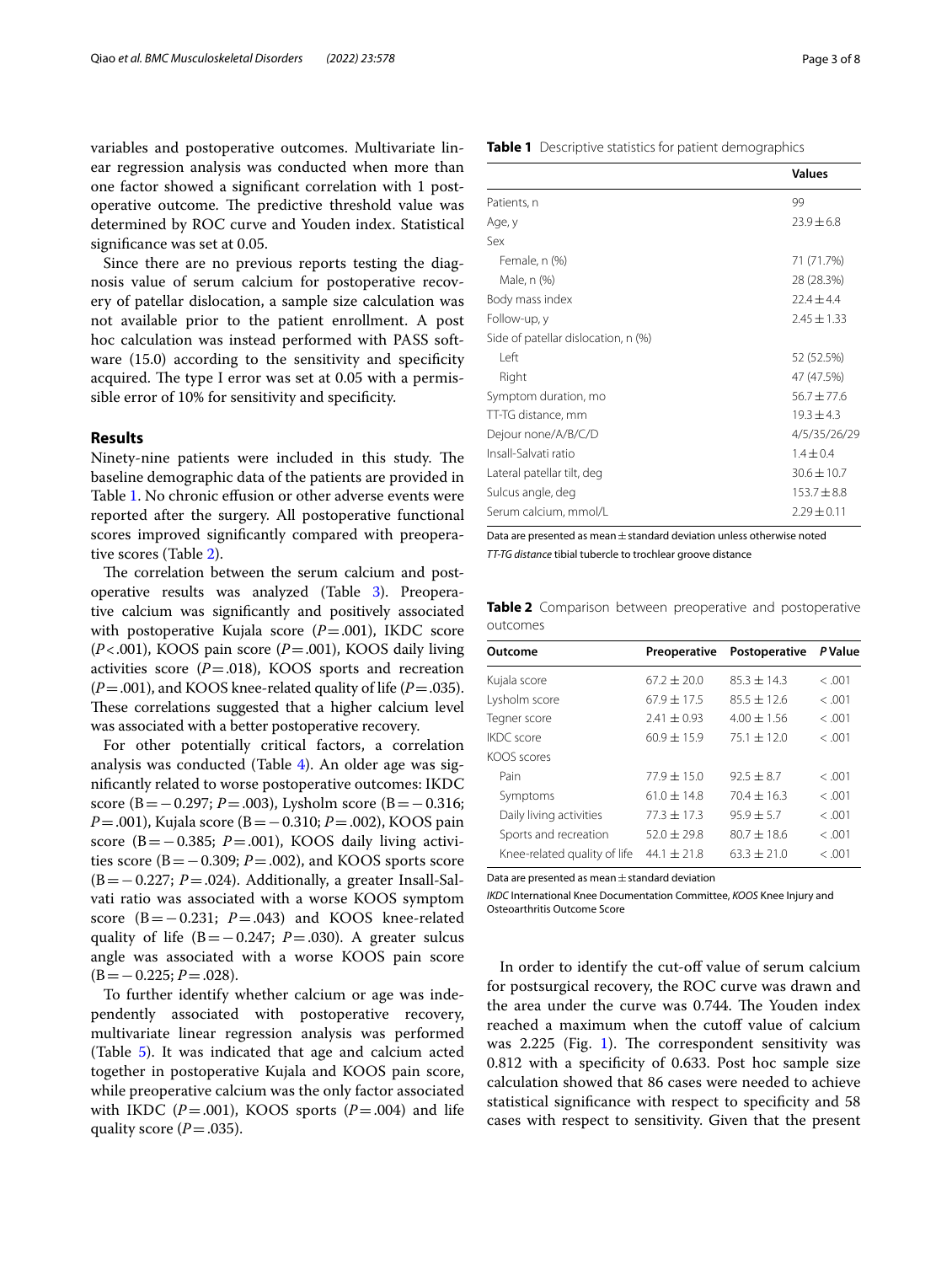<span id="page-3-0"></span>**Table 3** Correlation between preoperative calcium level and follow-up outcomes

| Outcome                      | Correlation (B) | <b>P</b> Value |
|------------------------------|-----------------|----------------|
| Kujala score                 | 0.326           | .001           |
| Lysholm score                | 0.147           | .147           |
| Tegner score                 | 0.177           | .111           |
| <b>IKDC</b> score            | 0.386           | $-.001$        |
| KOOS scores                  |                 |                |
| Pain                         | 0.329           | .001           |
| Symptoms                     | 0.101           | .321           |
| Daily living activities      | 0.238           | .018           |
| Sports and recreation        | 0.341           | .001           |
| Knee-related quality of life | 0.212           | .035           |

Signifcant *P* values are bolded

*IKDC* International Knee Documentation Committee, *KOOS* Knee Injury and Osteoarthritis Outcome Score

cohort involved 99 patients, the acquired diagnostic information was plausible.

The 99 subjects were then categorized according to this cutoff value, among which 32 were in lower calcium group. The separate pre- and postoperative measurements for each group, and the comparison between the 2 groups are presented in Table [6](#page-4-1). For cases with a higher preoperative serum calcium, the postoperative functional scores all improved signifcantly. In contrast, not all functional scores improved signifcantly in the lower calcium group and the higher calcium group had a greater score in most postoperative functional tests compared with the lower group. Additionally, by using the cutoff values of Kujala to categorize patients, it is noted that the proportion of cases with Kujala <80 was signifcantly greater in cases with calcium <2.225mmol/L (59.4%) than those in

<span id="page-3-1"></span>

| <b>Table 4</b> P values for correlation analyses between variables suspected to be relevant to postoperative outcomes |  |  |
|-----------------------------------------------------------------------------------------------------------------------|--|--|
|-----------------------------------------------------------------------------------------------------------------------|--|--|

|                            | <b>IKDC</b>     | Lysholm        | Kujala          | KOOS-<br>Symptom | <b>KOOS-Pain</b> | <b>KOOS-ADL</b> | KOOS-Sports KOOS-QoL |                | Tegner |
|----------------------------|-----------------|----------------|-----------------|------------------|------------------|-----------------|----------------------|----------------|--------|
| Sex                        | .159            | .255           | .623            | .363             | .860             | .814            | .546                 | .935           | .157   |
| Age                        | $.003 (-0.297)$ | $.001(-0.316)$ | $.002 (-0.310)$ | .158             | $.001 (-0.385)$  | $.002 (-0.309)$ | $.024(-0.227)$       | .104           | .076   |
| BMI                        | .665            | .380           | .631            | .333             | .526             | .123            | .998                 | .957           | .609   |
| Symptom<br>duration        | .399            | .504           | .938            | .127             | .793             | .650            | .989                 | .305           | .429   |
| TT-TG dis-<br>tance        | .130            | .921           | .473            | .118             | .875             | .839            | .619                 | .710           | .896   |
| Dejour type                | .589            | .724           | .326            | .038(0.210)      | .353             | .523            | .362                 | .583           | .996   |
| Insall-Salvati<br>ratio    | .669            | .453           | .344            | $.043(-0.231)$   | .833             | .448            | .958                 | $.030(-0.247)$ | .096   |
| Lateral patel-<br>lar tilt | 1.000           | .810           | .288            | .385             | .312             | .187            | .604                 | .980           | .407   |
| Sulcus angle               | .384            | .061           | .372            | .546             | $.028(-0.225)$   | .165            | .395                 | .994           | .515   |

Signifcant *P* values are bolded

*IKDC* International Knee Documentation Committee, *KOOS* Knee Injury and Osteoarthritis Outcome Score, *ADL* activities of daily living, *QoL* quality of life

<span id="page-3-2"></span>**Table 5** Multivariate linear regression analysis between clinical variables suspected to be relevant to postoperative outcomes and recovery

|                |   | <b>IKDC</b> | Kujala    | <b>KOOS-Pain</b> | <b>KOOS-ADL</b> | <b>KOOS-Sports</b> | KOOS-QoL  |
|----------------|---|-------------|-----------|------------------|-----------------|--------------------|-----------|
| Calcium        | β | 0.323       | 0.251     | 0.222            | 0.152           | 0.298              | 0.238     |
|                | D | .001        | .014      | .022             | .138            | .004               | .035      |
| Age            | ß | $-0.190$    | $-0.227$  | $-0.335$         | $-0.259$        | $-0.128$           | <b>NA</b> |
|                | P | .055        | .025      | .001             | .013            | .206               | <b>NA</b> |
| Insall-Salvati | β | <b>NA</b>   | <b>NA</b> | <b>NA</b>        | <b>NA</b>       | <b>NA</b>          | $-0.284$  |
| ratio          | D | <b>NA</b>   | <b>NA</b> | <b>NA</b>        | <b>NA</b>       | <b>NA</b>          | .012      |
| Sulcus angle   | ß | <b>NA</b>   | <b>NA</b> | $-0.246$         | <b>NA</b>       | <b>NA</b>          | <b>NA</b> |
|                | D | <b>NA</b>   | <b>NA</b> | .008             | <b>NA</b>       | <b>NA</b>          | <b>NA</b> |

Signifcant *P* values are bolded

*IKDC* International Knee Documentation Committee, *KOOS* Knee Injury and Osteoarthritis Outcome Score, *ADL* activities of daily living, *QoL* quality of life, *NA* not analyzed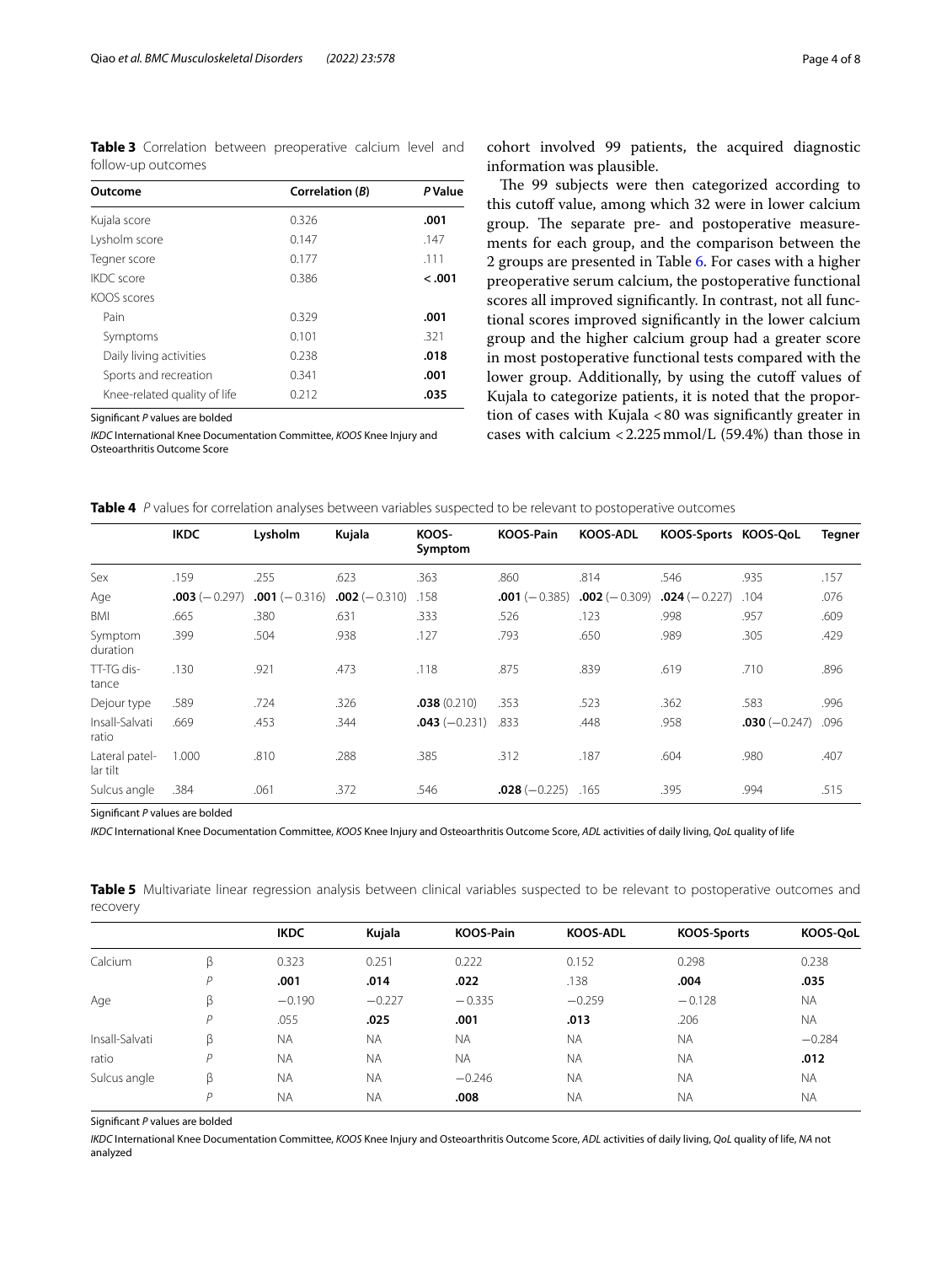



<span id="page-4-0"></span>the higher calcium group (16.4%) and the risk ratio was 3.6[2](#page-5-0) (95% CI, 1.96-6.67) (Fig. 2). These results suggested that the current threshold value of calcium had practicability indeed. For rate of re-dislocation, the higher group was 3.0% (2 of 67) and the lower group was 3.1% (1 of 32). There was no significant difference between the two groups.

# **Discussion**

In the present study, it is noted that for recurrent patellar dislocation, preoperative serum calcium level was an important factor associated with the prognosis of surgical treatment for RPD. Patients with a preoperative calcium <2.225mmol/L should be given extra attention postoperatively for a 3.62 times higher risk of poor recovery.

As a common issue in sports medicine, much attention is paid to RPD and numerous researchers have studied the prognostic factors. Ling et al. [[6\]](#page-6-4) developed a multivariable model which can identify the frst-time dislocation patients who are at high risk for recurrent dislocation and thus could beneft from early surgical treatment. Age, skeletal immaturity and other anatomical factors have been identifed as risk factors. Zhang et al.  $[19]$  noted that a pre-operative grade 3 J-sign was an adverse factor in operative treatment for RPD. In this study, we attempted to explore relevant factors from easily omitted but abundant blood sample data, and identifed calcium as a serum biomarker for the prognosis of RPD for the frst time.

<span id="page-4-1"></span>

|                    | Calcium $>2.225$<br>$(n=67)$ | <b>Calcium &lt; 2.225</b><br>$(n=32)$ | P Value |
|--------------------|------------------------------|---------------------------------------|---------|
| Kujala score       |                              |                                       |         |
| Preoperative       | $67.5 \pm 19.3$              | $66.6 \pm 21.6$                       | .824    |
| Final Follow-up    | 88.7±12.2                    | $78.1 \pm 15.9$                       | < .001  |
|                    | P < .001                     | $P = .002$                            |         |
| Lysholm score      |                              |                                       |         |
| Preoperative       | $66.0 \pm 17.8$              | $71.8 \pm 16.4$                       | .119    |
| Final Follow-up    | $86.2 \pm 11.5$              | $84.1 \pm 14.8$                       | .444    |
|                    | P < .001                     | $P = .001$                            |         |
| Tegner score       |                              |                                       |         |
| Preoperative       | $2.43 \pm 0.97$              | $2.28 \pm 0.89$                       | .458    |
| Final Follow-up    | $4.25 \pm 1.58$              | $3.48 \pm 1.42$                       | .035    |
|                    | P < .001                     | $P = .001$                            |         |
| <b>IKDC</b> score  |                              |                                       |         |
| Preoperative       | $60.4 \pm 15.2$              | $62.0 \pm 17.4$                       | .633    |
| Final Follow-up    | $77.6 \pm 10.9$              | $69.0 \pm 12.8$                       | .001    |
|                    | P < .001                     | $P = .047$                            |         |
| <b>KOOS Scores</b> |                              |                                       |         |
| Pain               |                              |                                       |         |
| Preoperative       | $79.0 \pm 15.5$              | 75.7 ± 14.0                           | .317    |
| Final Follow-up    | $94.5 \pm 6.9$               | $88.3 \pm 10.5$                       | .004    |
|                    | P < .001                     | $P = .001$                            |         |
| Symptoms           |                              |                                       |         |
| Preoperative       | $59.4 \pm 15.0$              | $64.3 \pm 14.0$                       | .132    |
| Final Follow-up    | $69.4 \pm 15.9$              | $72.1 \pm 17.2$                       | .444    |
|                    | $P = .001$                   | $P = 0.068$                           |         |
| ADI.               |                              |                                       |         |
| Preoperative       | $77.7 \pm 16.6$              | 76.2±18.9                             | .681    |
| Final Follow-up    | $97.1 \pm 4.5$               | $93.0 \pm 7.3$                        | .006    |
|                    | P < .001                     | P < .001                              |         |
| Sports             |                              |                                       |         |
| Preoperative       | $49.0 \pm 28.7$              | $58.4 \pm 31.6$                       | .140    |
| Final Follow-up    | $85.1 \pm 16.5$              | $71.3 \pm 19.6$                       | < .001  |
|                    | P < .001                     | $P = .039$                            |         |
| QoL                |                              |                                       |         |
| Preoperative       | $41.6 \pm 22.4$              | 49.4 ± 19.6                           | .100    |
| Final Follow-up    | $668 + 199$                  | $545 + 226$                           | 011     |

Data are presented as mean±standard deviation. Signifcant *P* values are bolded

 $P < .001$   $P = .202$ 

 $Final Follow-up$   $66.8 \pm 19.9$   $54.5 \pm 22.6$ 

*IKDC* International Knee Documentation Committee, *KOOS* Knee Injury and Osteoarthritis Outcome Score, *ADL* activities of daily living, *QoL* quality of life

As a powerful second messenger, the silent, sub-clinical variation in serum calcium is suggested to be consequential and has implications for disease susceptibility or prognosis [[20](#page-7-6)[–22](#page-7-7)]. It has been reported to be associated with the prognosis of various diseases, including neonatal sepsis [\[23](#page-7-8)], nasopharyngeal carcinoma  $[24]$  $[24]$  $[24]$ , acute pulmonary embolism  $[16]$  $[16]$  $[16]$  and cognitive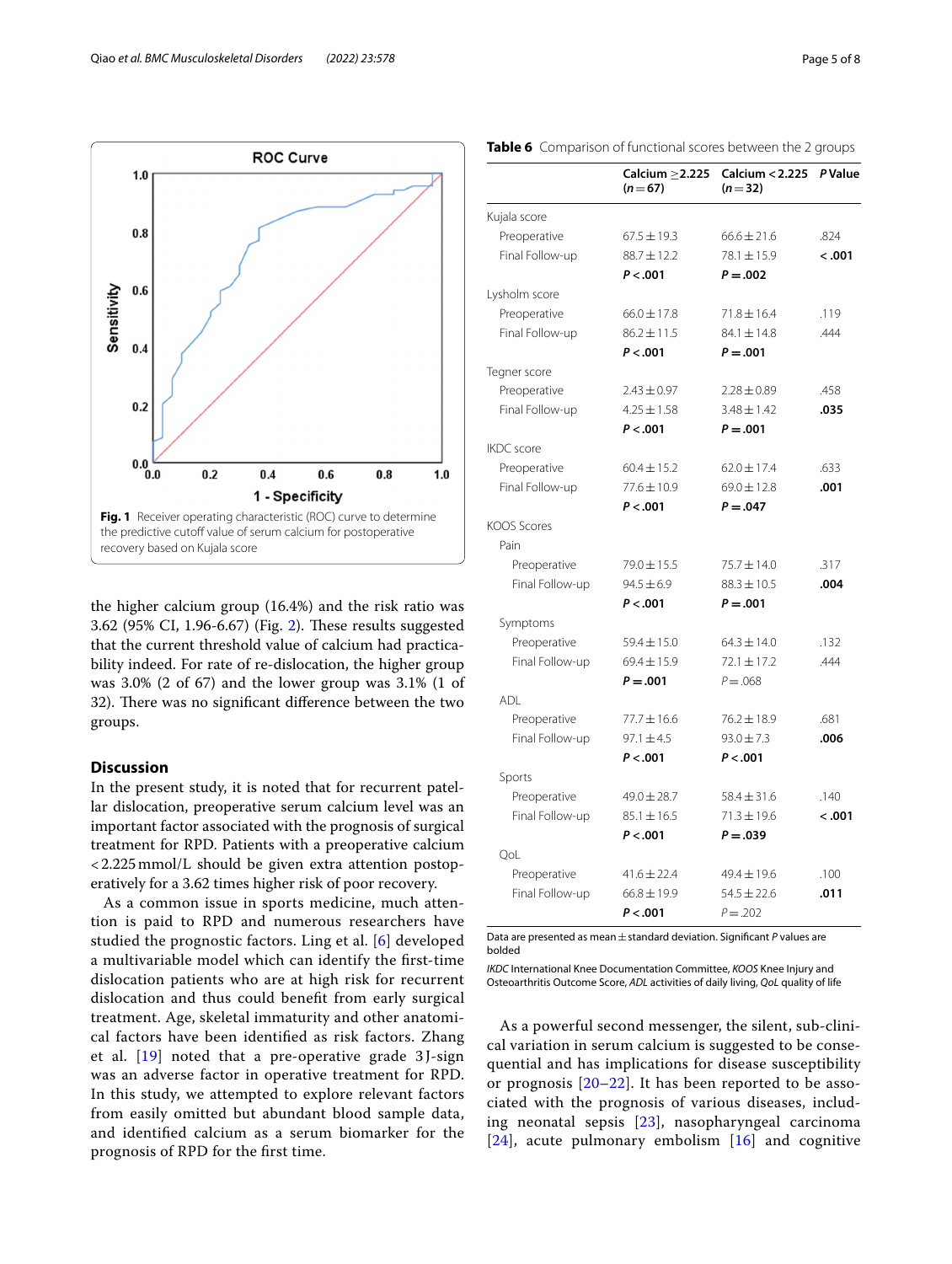

<span id="page-5-0"></span>impairment  $[21]$  $[21]$ . In the present study, serum calcium level was an infuential factor associated with postoperative knee function. The patients with poor postoperative recovery (Kujala < 80) had a lower preoperative calcium value than their counterparts in the study. These findings suggest that calcium level has a predictive potential for knee function and recovery after operative treatment of RPD. Patients with a preoperative calcium < 2.225 mmol/L may have a higher risk for poor recovery and low knee function. Extra attention should be paid to these patients during the rehabilitation process and the rehabilitation protocol could be individualized to better ft their recovery situation and improve their knee function.

As the most plentiful mineral in the human body, serum calcium level is usually within the normal range and afected by several vital factors, including vitamin D, parathyroid hormone, phosphorous and magnesium [[25](#page-7-12), [26\]](#page-7-13). Parathyroid hormone and vitamin D could raise blood calcium level via increasing the absorption of calcium in the intestine [[25](#page-7-12)]. Increased phosphorus could bind to calcium, thereby lowering the calcium level. Low magnesium level may inhibit the release of parathyroid hormone, leading to calcium defciency [[26](#page-7-13)].

Although the exact pathophysiological mechanism underlying these clinical observations remains unclear, especially whether serum calcium level exerts a principal efect on recovery, or if it refects a secondary epiphenomenon of other unidentifed factors, there might be several possible explanations for this association. First, calcium is associated with bone formation and metabolism. Extracellular or exogenous calcium could induce mesenchymal stem cell recruitment, osteoblast

diferentiation and promote bone tissue regeneration [[27,](#page-7-14) [28\]](#page-7-15). The healing of  $TT$  osteotomy site and bone tunnels could potentially beneft from high normocalcemia. Second, as an essential element, calcium is a crucial regulator of epidermal homeostasis and associated with cardiovascular system [\[29](#page-7-16)[–31](#page-7-17)]. Extracellular calcium could improve skin wound repair, vascular smooth muscle cell proliferation and arterial contractility through  $Ca<sup>2+</sup>$ -sensing receptor, thus benefiting the postoperative recovery. Due to its role in a wide range of physiological processes, including cell signaling, neurotransmission, and muscle contraction, many other factors such as vitamin D or parathyroid hormone may underlie these clinical observations and could be studied further in the future.

Calcium, as a regulated target, is closely related to vitamin D. The intestinal absorption of calcium and phosphorus is optimized by vitamin D to formulate the bone mineral matrix [[32,](#page-7-18) [33](#page-7-19)]. Calcium and vitamin D both play a crucial role in bone remodeling and mineralization, thus may impacting the orthopaedic outcomes [\[32](#page-7-18)]. Recently, vitamin D has been identifed as an infuential factor in various orthopaedic procedures. Choi et al. demonstrated that patients with vitamin D defciency had less favorable functional outcomes after high tibial osteotomy surgery [\[34](#page-7-20)]. Shin et al. reported that vitamin D defciency could adversely afect early post-operative functional outcomes following total knee arthroplasty [[35\]](#page-7-21). While, the serum calcium level in their studies showed no signifcant diference between the vitamin D deficient and sufficient group. Due to the relatively scarce researches, the relationships between calcium, vitamin D and orthopaedic outcomes awaits investigation.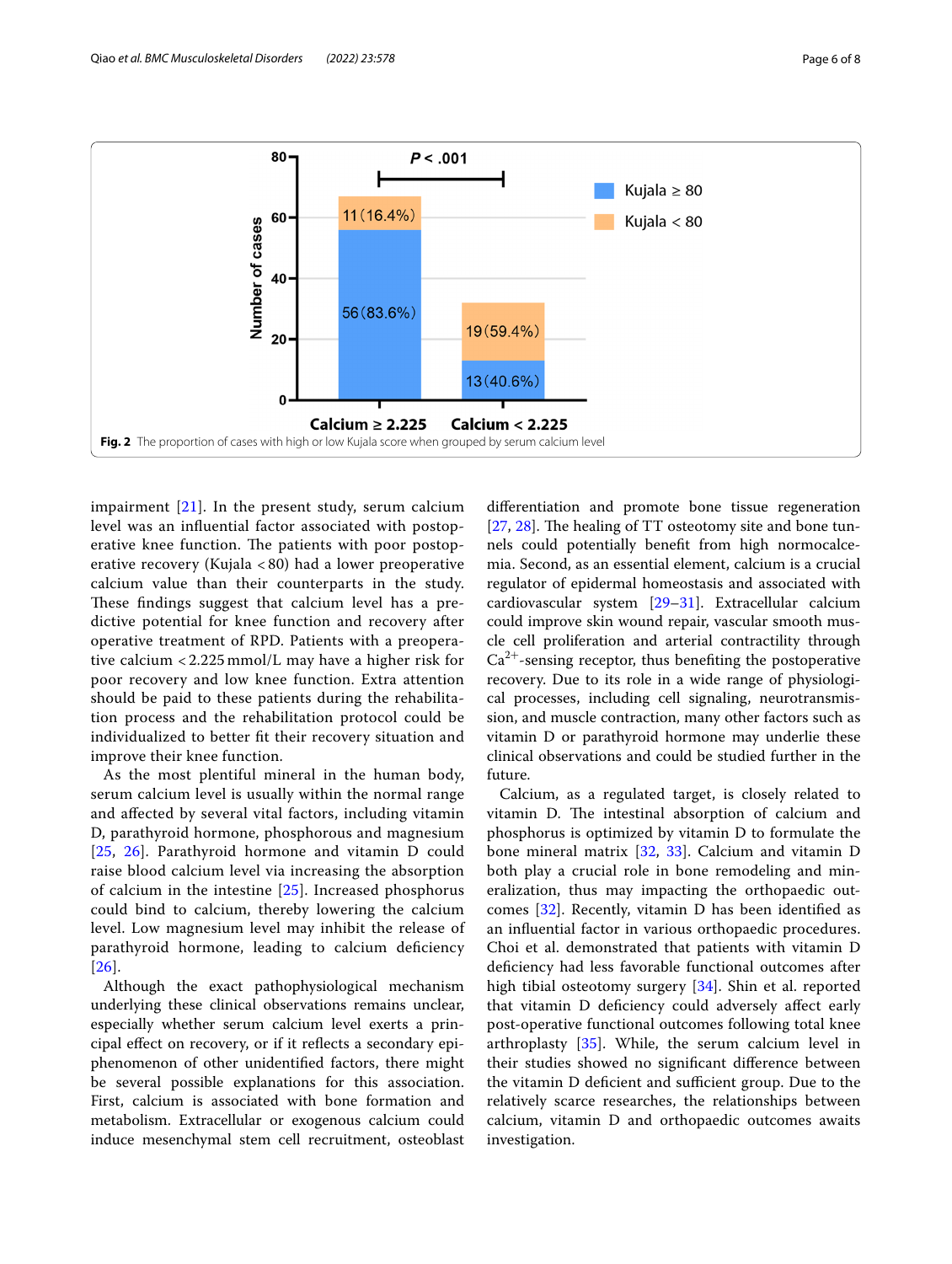Additionally, in the present study, an older age was associated with a poor outcome in most functional scores and acted together with calcium in infuencing postoperative Kujala and KOOS pain score. In line with the current study, Sambeeck et al. [[36](#page-7-22)] indicated that age was correlated with an increased pain score at rest. Ling et al. [[6\]](#page-6-4) noted age as a variable of biggest relative importance in a multivariable model predicting for a recurrent dislocation. Since the peak incidence of frst patellar dislocation is in adolescence [\[37](#page-7-23)], a possible explanation may be that older patients usually have a longer history of patellofemoral instability and patellar maltracking. Therefore, increased cartilage damage and degenerative changes would be seen at time of surgery, thus afecting the postoperative outcomes.

The present study has several limitations. First, patients enrolled all received TT transfer combined with MPFL reconstruction by tunnel technique, therefore the practicability of the current calcium threshold value in other surgical conditions requires more validation. Second, we could only analyze the correlation between serum calcium and the prognosis of RPD instead of disentangling the causality. Thus, we cannot determine the specific role that serum calcium plays in the pathophysiology of RPD. Third, due to the nature of retrospective study, only preoperative serum calcium was evaluated and a potential change in postoperative calcium levels and the impact on outcomes could not be evaluated. Due to the relatively scant information on related topic, it remains unknown whether a patient with preoperative low normocalcemia or hypocalcemia should receive calcium supplementation preoperatively or postoperatively. Fourth, some other contributing factors such as preoperative cartilage status, J-sign, MPFL tear pattern, generalized joint hyperlaxity and limb alignment, were not examined in this study which could add bias.

# **Conclusion**

Overall, operative treatment for RPD achieved good results, while in some cases the functional scores remain inferior. As a serum biomarker, preoperative calcium could be prognostic for outcomes after surgical treatment for RPD.

#### **Acknowledgments**

Not applicable.

#### **Authors' contributions**

All authors contributed to the study conception and design. The surgeries were performed by JZZ. Material preparation and data collection were performed by YQ, ZPY, JJX, XYZ and JBC. JZZ, SZ and CQX contributed to the design and supervision of the research. The frst draft of the manuscript was written by YQ. YQ and ZPY analysed the data. YQ and JJX created the Tables. YQ, XYZ and JBC prepared the drawn images. JZZ, SZ and CQX commented on the previous versions of the manuscript. All authors read and approved the final manuscript.

#### **Funding**

This work was supported by the Exploratory Research Program of Shanghai Jiao Tong University Afliated Sixth People's Hospital (grant YNTS202001) and Shanghai Pujiang Program (grant number 2020PJD041). The funders provided assistance in data collection and manuscript preparation.

#### **Availability of data and materials**

The datasets used and/or analysed during the current study are available from the corresponding author on reasonable request.

#### **Declarations**

#### **Ethics approval and consent to participate**

The study was approved by the Ethics Committee of Shanghai Sixth People's Hospital and was registered in the Chinese Clinical Trial Registry [\(ChiCTR2100](http://www.chictr.org.cn/index.aspx) [052216\)](http://www.chictr.org.cn/index.aspx). Informed consent was obtained from all participants.

#### **Consent for publication**

Not Applicable.

#### **Competing interests**

The authors declare that they have no competing interests.

Received: 13 March 2022 Accepted: 3 June 2022 Published online: 15 June 2022

#### **References**

- <span id="page-6-0"></span>1. Ferlic PW, Runer A, Dammerer D, Wansch J, Hackl W, Liebensteiner MC. Patella height correlates with trochlear dysplasia: a computed tomography image analysis. Arthroscopy. 2018;34(6):1921–8.
- 2. Colvin AC, West RV. Patellar instability. J Bone Joint Surg Am. 2008;90(12):2751–62.
- <span id="page-6-1"></span>3. Ward SR, Terk MR, Powers CM. Patella alta: association with patellofemoral alignment and changes in contact area during weight-bearing. J Bone Joint Surg Am. 2007;89(8):1749–55.
- <span id="page-6-2"></span>4. Fisher B, Nyland J, Brand E, Curtin B. Medial patellofemoral ligament reconstruction for recurrent patellar dislocation: a systematic review including rehabilitation and return-to-sports efficacy. Arthroscopy. 2010;26(10):1384–94.
- <span id="page-6-3"></span>5. Schneider DK, Grawe B, Magnussen RA, Ceasar A, Parikh SN, Wall EJ, et al. Outcomes after isolated medial Patellofemoral ligament reconstruction for the treatment of recurrent lateral patellar dislocations: a systematic review and Meta-analysis. Am J Sports Med. 2016;44(11):2993–3005.
- <span id="page-6-4"></span>6. Ling DI, Brady JM, Arendt E, Tompkins M, Agel J, Askenberger M, et al. Development of a multivariable model based on individual risk factors for recurrent lateral patellar dislocation. J Bone Joint Surg Am. 2021;103(7):586–92.
- <span id="page-6-5"></span>7. Mountney J, Senavongse W, Amis AA, Thomas NP. Tensile strength of the medial patellofemoral ligament before and after repair or reconstruction. J Bone Joint Surg (Br). 2005;87(1):36–40.
- <span id="page-6-6"></span>8. Tsuda E, Ishibashi Y, Yamamoto Y, Maeda S. Incidence and radiologic predictor of postoperative patellar instability after Fulkerson procedure of the tibial tuberosity for recurrent patellar dislocation. Knee Surg Sports Traumatol Arthrosc. 2012;20(10):2062–70.
- <span id="page-6-7"></span>9. Hevesi M, Heidenreich MJ, Camp CL, Hewett TE, Stuart MJ, Dahm DL, et al. The recurrent instability of the Patella score: a statistically based model for prediction of long-term recurrence risk after frst-time dislocation. Arthroscopy. 2019;35(2):537–43.
- <span id="page-6-8"></span>10. Arendt EA, Askenberger M, Agel J, Tompkins MA. Risk of Redislocation after primary patellar dislocation: a clinical prediction model based on magnetic resonance imaging variables. Am J Sports Med. 2018;46(14):3385–90.
- <span id="page-6-9"></span>11. Szpaderska AM, DiPietro LA. Infammation in surgical wound healing: friend or foe? Surgery. 2005;137(5):571–3.
- <span id="page-6-10"></span>12. Inose H, Yamada T, Mulati M, Hirai T, Ushio S, Yoshii T, et al. Bone turnover markers as a new predicting factor for nonunion after spinal fusion surgery. Spine (Phila Pa 1976). 2018;43(1):E29–e34.